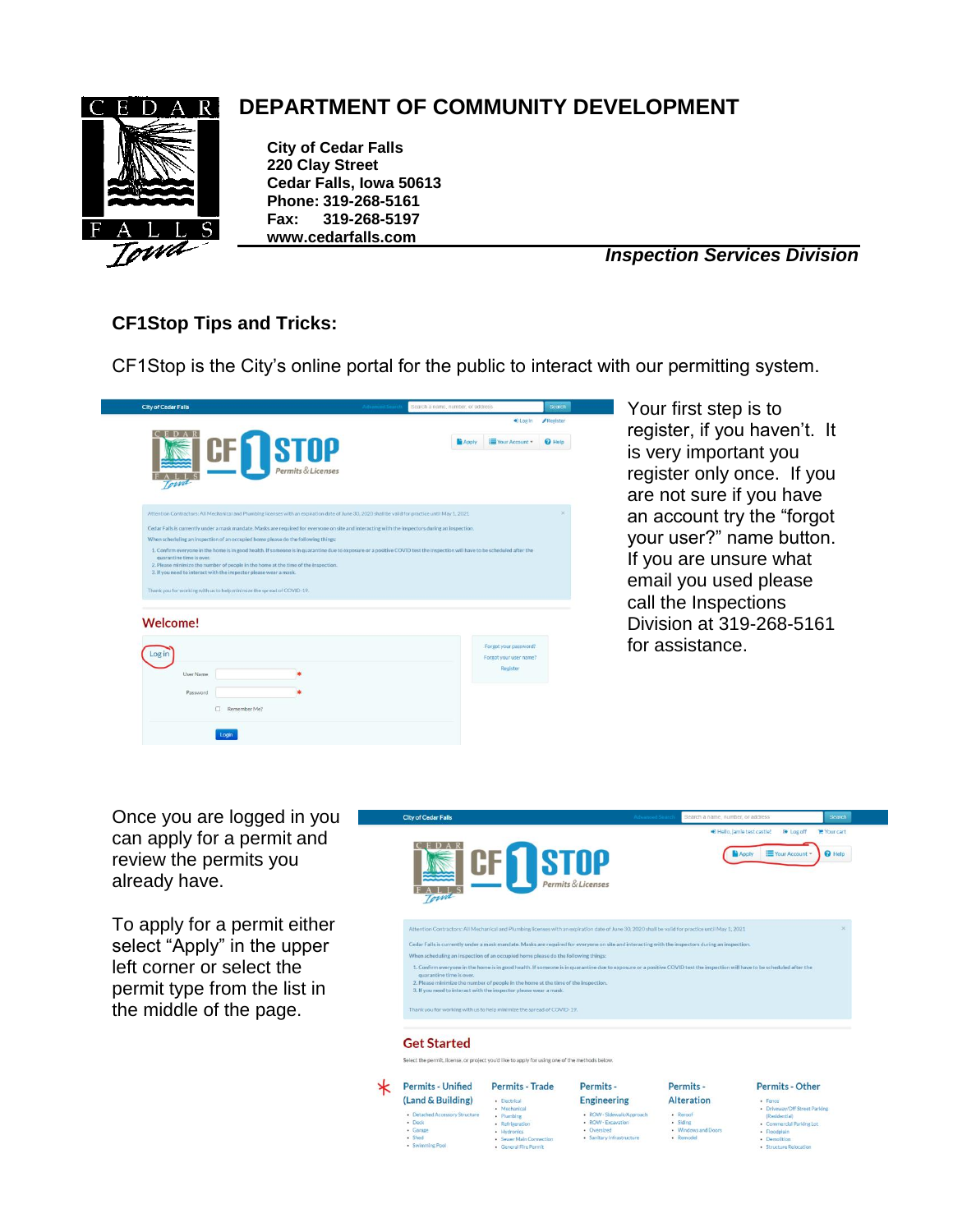| <b>Apply</b>                               | <b>E</b> Your Account ▼<br>Your Items<br>Your Watch List<br>→ Update Account Information<br>• Contractor Status | <b>O</b> Help                                                                                | for specific permits.    | To look at your current permits Select the<br>"Your Account" then select "Your Items"<br>in the pull down menu.<br>Note: This tab also allows you to update<br>your account information and contractor<br>status. You can also create a watch list |                  |
|--------------------------------------------|-----------------------------------------------------------------------------------------------------------------|----------------------------------------------------------------------------------------------|--------------------------|----------------------------------------------------------------------------------------------------------------------------------------------------------------------------------------------------------------------------------------------------|------------------|
| May 1, 2021<br>an inspection.              | → Open Data                                                                                                     |                                                                                              |                          |                                                                                                                                                                                                                                                    |                  |
| <b>Your Items</b><br>Selected Items $\sim$ | (Select an action)<br>Submit<br>Clear<br>Remodel · Ref Code:WWGJ1J                                              |                                                                                              |                          | Permit<br>License<br>Sort by: Recently Mi v Items Per Page: 10<br>Show: All                                                                                                                                                                        | <b>Violation</b> |
| <b>∕</b> Edit<br>Type:<br>Remodel          | Add to Watch List<br><b>APrint Summary</b><br>Applicant:<br>Jamie Castle                                        | Status:<br><b>Draft Application</b>                                                          | Date Filed:<br>4/21/2021 | Closed:<br><b>No</b>                                                                                                                                                                                                                               |                  |
| View<br>Type:<br>Deck                      | 图Download (1)<br>* Add to Watch List<br><b>APrint Summary</b><br>Applicant:<br>Jamie Castle                     | Deck · Permit #21-1193-DECK · Ref Code:YBHU6T<br>Schedule an Inspection<br>Status:<br>Issued | Date Filed:<br>4/9/2021  | Closed:<br><b>No</b>                                                                                                                                                                                                                               |                  |

Once you select "Your Items" a list of all of your permits will show. As a homeowner this shows all the permits for your property. As a Contractor it shows all the permits you are associated with. This page will also show all of the licenses and violations associated with your company or address.

Permits: This page give a summary of each permit. You will see the address, type, status, date filed, and applicant's name. From this page you can either "view" the permit to see more information or you can quick schedule an inspection.

| Permit - 21-1193-DECK                                                                                                    |            |              |                  |              | $\times$             |
|--------------------------------------------------------------------------------------------------------------------------|------------|--------------|------------------|--------------|----------------------|
| <b>Person On-site</b>                                                                                                    |            |              |                  |              |                      |
| Jamie                                                                                                                    |            | *** *** **** |                  |              |                      |
| The homeowner will only be<br>home between 2-4                                                                           |            |              |                  |              |                      |
| Pick a date and time then click 'Save Changes'. You will be notified when a time has been<br>finalized by the inspector. |            |              |                  |              |                      |
| Type                                                                                                                     | Date       |              | Time             |              |                      |
| Deck Postholes/Footing                                                                                                   | 04/27/2021 |              | Afternoon $\sim$ |              | Save changes         |
| Residential Framing                                                                                                      |            |              | Morning          | $\checkmark$ | Pick a date and time |
|                                                                                                                          |            |              |                  |              |                      |
|                                                                                                                          |            |              |                  |              | Close                |

When you select "Schedule an Inspection" from the summary window a pop up window will open. Fill out all of the items. There is an additional information window that allows you to send additional information to the Inspections staff. This should be used when there is an entry code, certain hours available, or any other information the staff may need.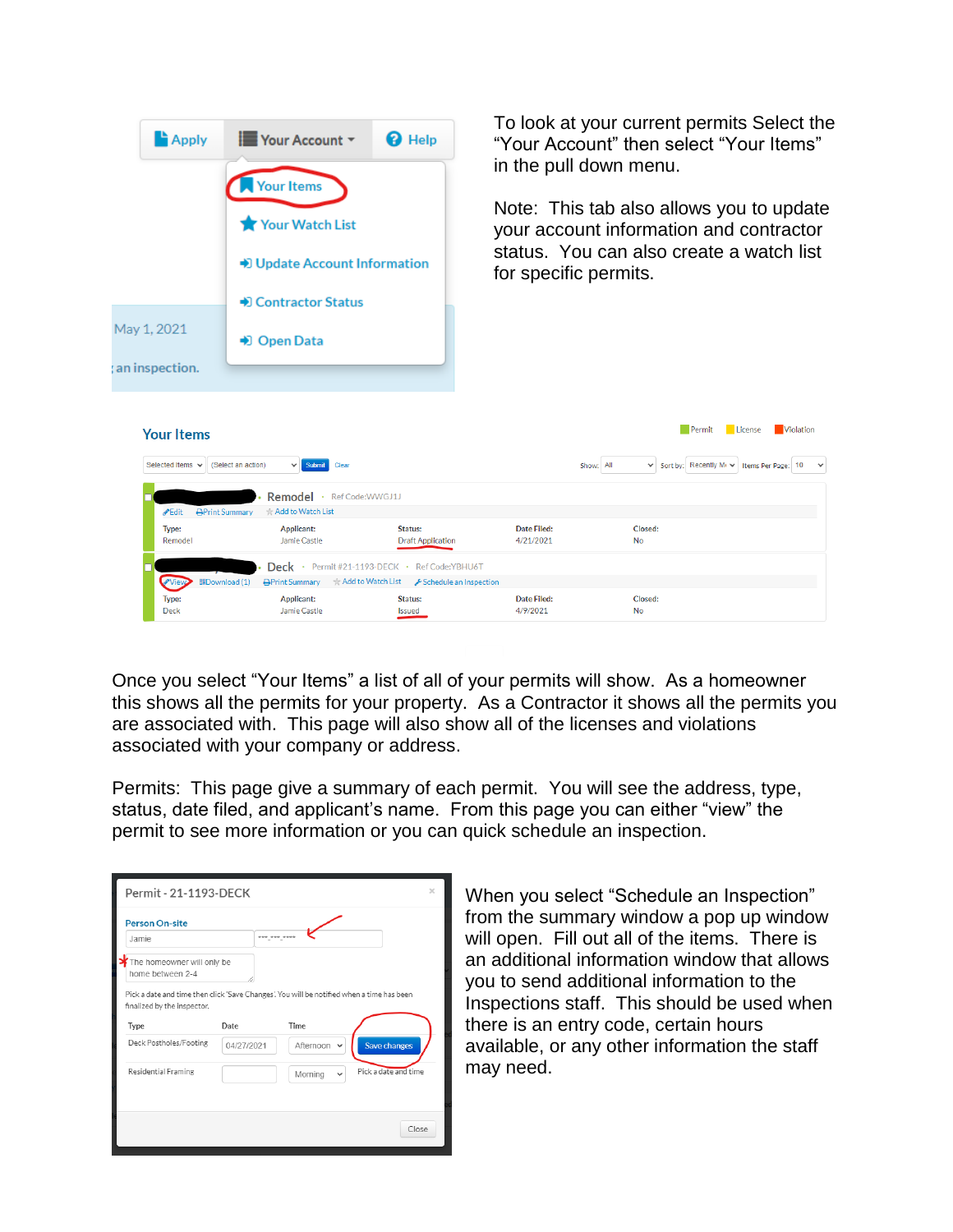| Permit · 21-1193-DECK                                                                                                       |                  |
|-----------------------------------------------------------------------------------------------------------------------------|------------------|
| <b>Type: Deck</b>                                                                                                           |                  |
| Location                                                                                                                    |                  |
| Description: This is a test                                                                                                 |                  |
| <b>Created By: Jamie Castle</b>                                                                                             |                  |
|                                                                                                                             |                  |
| Overview<br>Reviews <sup>2</sup><br>Inspections <sup>3</sup><br><b>Documents</b><br>Messages <sup>(1)</sup><br><b>Users</b> |                  |
| <b>Overview</b>                                                                                                             |                  |
| A listing of the key features of the permit. To print this information, use the button below.                               |                  |
| <b>APrinter Friendly Version</b>                                                                                            |                  |
|                                                                                                                             |                  |
|                                                                                                                             |                  |
| <b>Details</b>                                                                                                              |                  |
| Name                                                                                                                        | Value            |
| Total Construction Area (ft <sup>2</sup> )                                                                                  | 200.00           |
| <b>Construction Value</b>                                                                                                   | 0.00             |
| <b>Type of Work</b>                                                                                                         | New Construction |
| <b>Rehabilitation Funded Project</b>                                                                                        | False            |
| <b>Electrical Work Performed</b>                                                                                            | False            |

When you select "view" from the summary page you will be taken to a page that gives you all the details for that specific permit. There are multiple tabs – Overview, Documents, Messages, Reviews, Inspections, and Users.

Inspections tab: All of the completed and pending inspections are listed with their status. You can schedule inspections from this page also. If you don't see an inspection you believe you need you can add the inspection in the lower portion of the page.

| Overview<br><b>Documents</b> | Messages 1    | Reviews <sub>2</sub> | Inspections 3 | <b>Users</b>                                                                                                                                                                  |
|------------------------------|---------------|----------------------|---------------|-------------------------------------------------------------------------------------------------------------------------------------------------------------------------------|
| <b>Inspections</b>           |               |                      |               |                                                                                                                                                                               |
|                              |               |                      |               | The table below lists all the inspections. If you have the appropriate permission, you will see available actions that can be taken on an inspection in the "Actions" column. |
| <b>Type</b>                  | <b>Status</b> | Date                 | Inspector     | <b>Actions</b>                                                                                                                                                                |
| Deck Postholes/Footing       | Failed        | 4/12/2021            | Jamie Castle  | I'm Ready for Reinspection<br><b>Summary</b>                                                                                                                                  |
| <b>Residential Framing</b>   | Unscheduled   |                      |               | I'm Ready for this Inspection                                                                                                                                                 |
| <b>Final Building</b>        | Unscheduled   |                      |               |                                                                                                                                                                               |
|                              |               |                      |               |                                                                                                                                                                               |
| ∗<br><b>Add Inspection</b>   |               |                      |               |                                                                                                                                                                               |
|                              |               |                      |               | Don't see the inspection above? You can add additional inspections by selecting an available inspection from the drop down, then click Add.                                   |
| <b>Inspection Type</b>       |               |                      |               |                                                                                                                                                                               |
| Above Ceiling Alarm          | $\checkmark$  |                      |               |                                                                                                                                                                               |
| Add                          |               |                      |               |                                                                                                                                                                               |
|                              |               |                      |               |                                                                                                                                                                               |

There is a "summary" button for each of the completed inspections. By selecting this button a new window will open with the summary of the inspection.